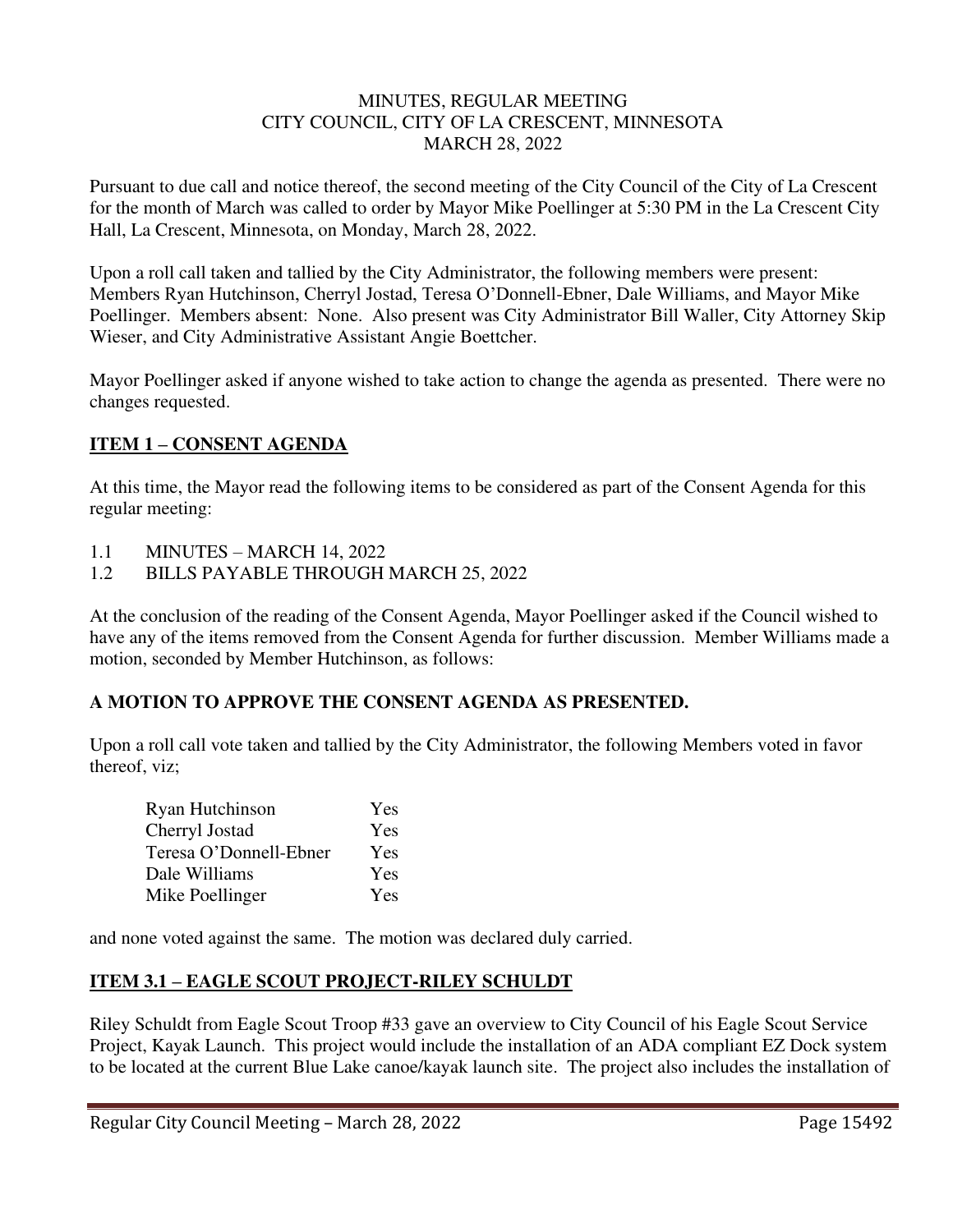a sidewalk to the dock. Following discussion, Member O'Donnell-Ebner made a motion, seconded by Member Jostad, as follows:

#### **MOTION FOR RILEY SCHULDT TO PROCEED WITH HIS KAYAK LAUNCH EAGLE SCOUT SERVICE PROJECT.**

Upon a roll call vote taken and tallied by the City Administrator, the following Members voted in favor thereof, viz;

| Ryan Hutchinson        | Yes |
|------------------------|-----|
| Cherryl Jostad         | Yes |
| Teresa O'Donnell-Ebner | Yes |
| Dale Williams          | Yes |
| Mike Poellinger        | Yes |

and none voted against the same. The motion was declared duly carried.

### **ITEM 3.2 – COMMUNITY DEVELOPMENT DIRECTOR – LARRY KIRCH**

Larry Kirch, the City's new Community Development Director, introduced himself to the Council Members. This item was informational and no action taken.

### **ITEM 3.3 – COMMUNITY BUILDING IMPROVEMENTS**

Mayor Mike Poellinger reviewed with City Council a proposal from Digicom, Inc. in the amount of \$8,880.00 to install a new Audio-Video System for the La Crescent Community Room. The cost would be split with the La Crescent Township. The 2022 budget would need to be amended to reflect the expenditure. Following discussion, Member O'Donnell-Ebner made a motion, seconded by Member Hutchinson, as follows:

#### **MOTION TO ACCEPT THE PROPOSAL FROM DIGICOM IN THE AMOUNT OF \$8,880.00 AND TO AMEND THE 2022 BUDGET TO REFLECT THE EXPENDITURE.**

Upon a roll call vote taken and tallied by the City Administrator, the following Members voted in favor thereof, viz;

| Ryan Hutchinson        | Yes |
|------------------------|-----|
| Cherryl Jostad         | Yes |
| Teresa O'Donnell-Ebner | Yes |
| Dale Williams          | Yes |
| Mike Poellinger        | Yes |

and none voted against the same. The motion was declared duly carried.

### **ITEM 3.4 – ARBOR DAY PROCLAMATION**

City Council reviewed the 2022 Arbor Day Proclamation for April 29, 2022. Following discussion, Member Hutchinson made a motion, seconded by Member Williams, as follows: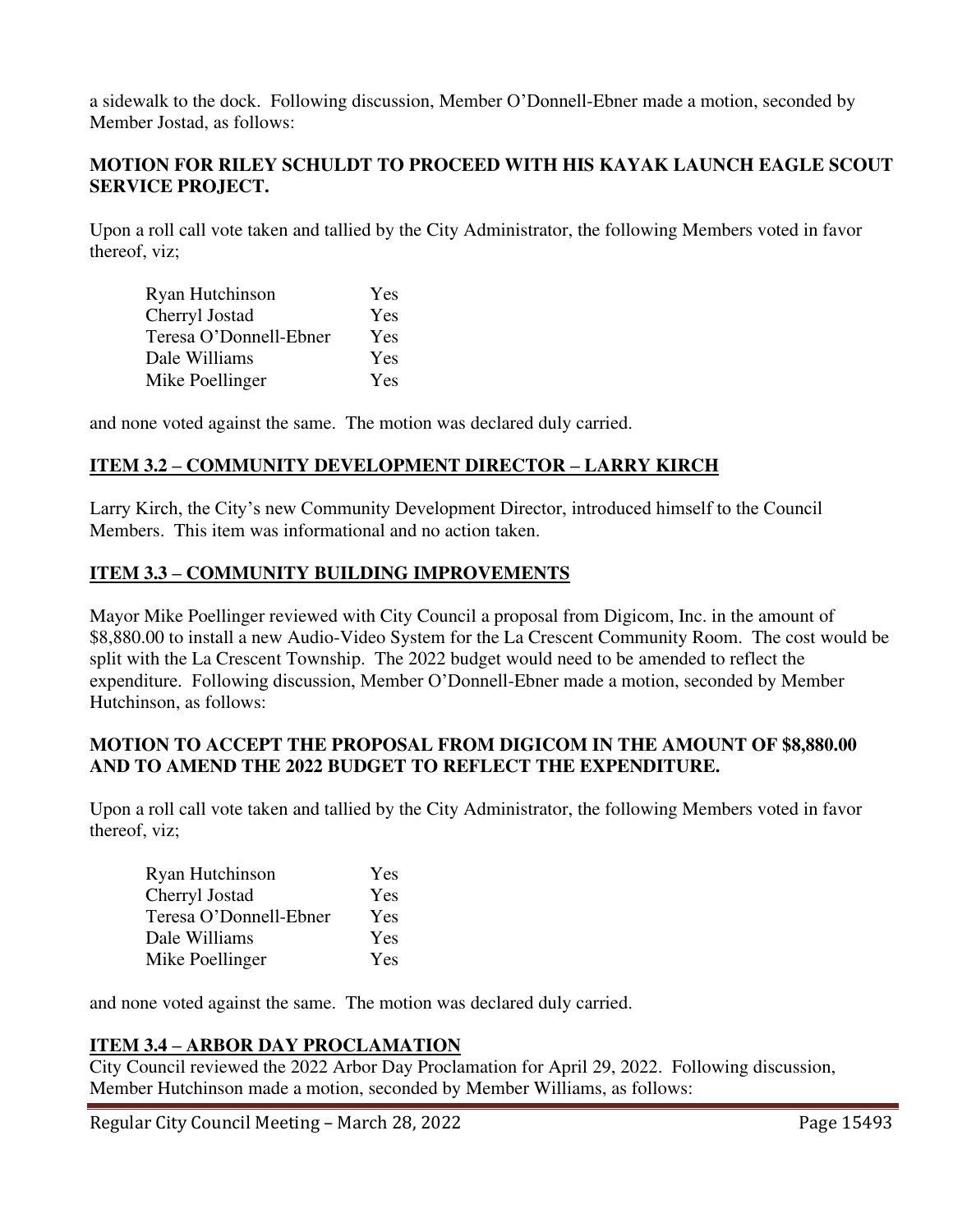#### **MOTION TO ADOPT THE ARBOR DAY PROCLAMATION PROCLAIMING APRIL 29, 2022 AS ARBOR DAY IN THE CITY OF LA CRESCENT.**

Upon a roll call taken and tallied by the City Administrator, the following Members voted in favor thereof, viz;

| Ryan Hutchinson        | Yes |
|------------------------|-----|
| Cherryl Jostad         | Yes |
| Teresa O'Donnell-Ebner | Yes |
| Dale Williams          | Yes |
| Mike Poellinger        | Yes |

and none voted against the same. The motion was declared duly carried.

#### **ITEM 3.5 – PERSONNEL COMMITTEE RECOMMENDATIONS**

City Administrator Waller and City Attorney Wieser reviewed with City Council the following recommendations from the Personnel Committee:

 1. A request from Doug Stavenau to return to work, and also to be transferred from the Police Department to the City's Maintenance Department. City Council reviewed a letter from Chief Stavenau. The Personnel Committee is recommending that Mr. Stavenau would return to work in the Police Department on March 29, 2022, and would continue in that Department until April 8, 2022. The Personnel Committee is recommending that Mr. Stavenau start at step 1 in the salary schedule for the Utility Maintenance #1 position, and that his vacation accrual would recognize his 24 years of employment with the City of La Crescent. Pursuant to the terms and conditions of the AFSCME Union contract, Mr. Stavenau will serve a 3-month trial period. Following discussion, Member Williams made a motion, seconded by Member Jostad, as follows:

### **MOTION TO ACCEPT CHIEF STAVENAU'S RETURN TO WORK ON MARCH 29, 2022 AND REQUEST TO TRANSFER FROM THE POLICE DEPARTMENT TO THE UTILITY MAINTENANCE #1 POSITION AS OF APRIL 11, 2022 WITH MR. STAVENAU STARTING AT STEP 1 OF THE UTILITY MAINTENANCE #1 SALARY SCHEDULE AND THAT HIS VACATION ACCRUAL WOULD RECOGNIZE HIS 24 YEARS OF EMPLOYMENT WITH THE CITY OF LA CRESCENT AND PURSUANT TO THE TERMS AND CONDITIONS OF THE AFSCME CONTRACT WILL SERVE A THREE-MONTH TRIAL PERIOD. FUNDING FOR THE UTILITY MAINTENANCE #1 POSITION IS INCLUDED IN THE CITY'S 2022 GENERAL FUND BUDGET.**

Upon a roll call taken and tallied by the City Administrator, the following Members voted in favor thereof, viz;

| Ryan Hutchinson        | Yes |
|------------------------|-----|
| Cherryl Jostad         | Yes |
| Teresa O'Donnell-Ebner | Yes |
| Dale Williams          | Yes |
| Mike Poellinger        | Yes |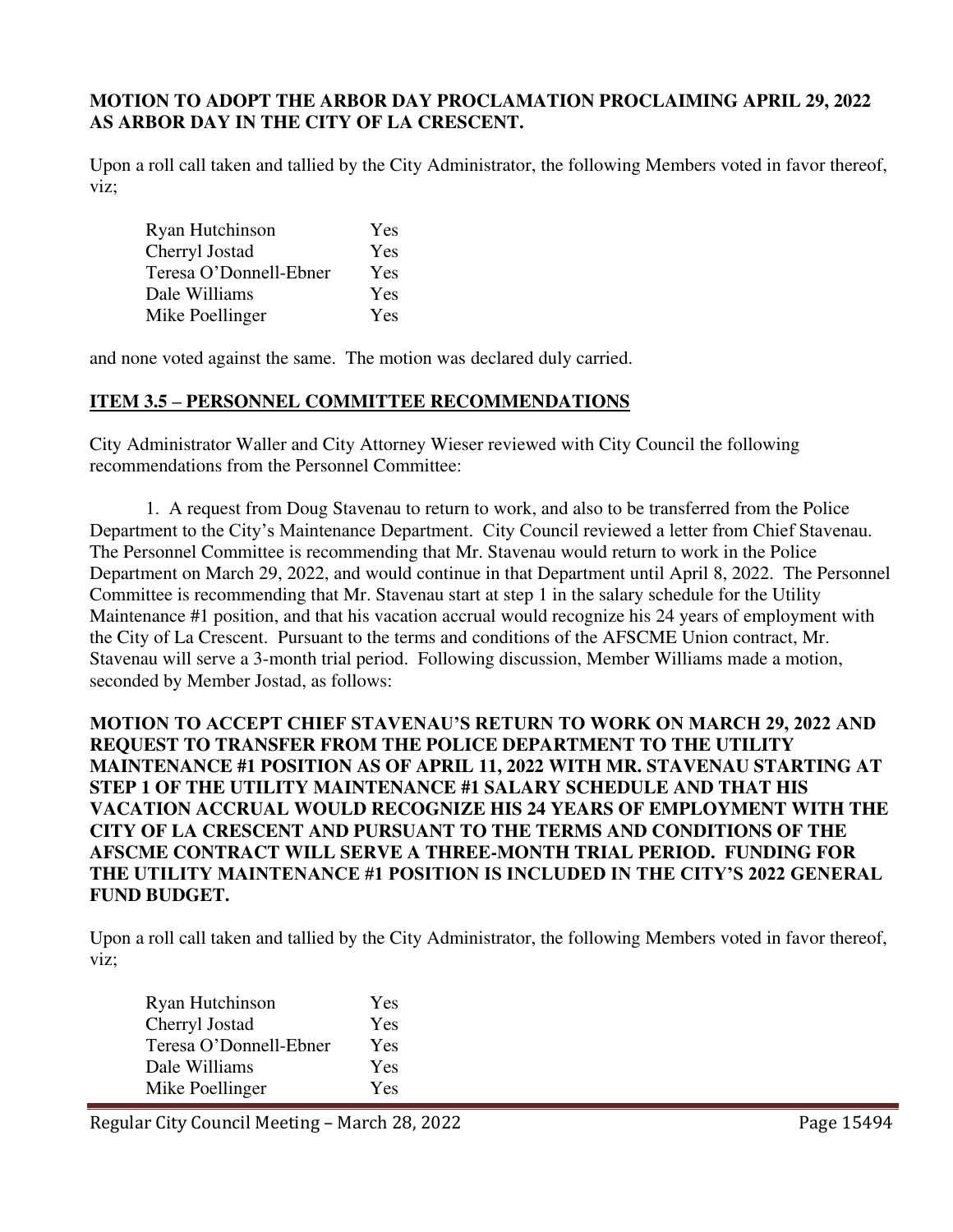and none voted against the same. The motion was declared duly carried.

2. Luke Ahlschlager has been serving as the City's Interim Chief of Police since December of 2021. The Personnel Committee is recommending that the designation as Interim Chief of Police be removed, and that effective April 8, 2022, Mr. Ahlschlager be promoted to La Crescent's Chief of Police. The Personnel Committee is recommending that Mr. Ahlschlager would start at step 6 in the Chief of Police's salary schedule. The Personnel Committee is recommending that Mr. Ahlschlager serve a 6 month probationary period as Chief of Police, recognizing the time that he has already served in the position. Following discussion, Member O'Donnell-Ebner made a motion, seconded by Member Williams as follows:

### **MOTION TO REMOVE MR. AHLSCHLAGERS DESIGNATION AS INTERIM CHIEF OF POLICE AND THAT EFFECTIVE APRIL 8, 2022 MR. AHLSCHLAGER BE PROMOTED TO LA CRESCENT'S CHIEF OF POLICE WITH MR. AHLSCHLAGER STARTING AT STEP 6 IN THE CHIEF OF POLICE'S SALARY SCHEDULE AND WILL SERVE A SIX-MONTH PROBATIONARY PERIOD AS CHIEF OF POLICE, RECOGNIZING THE TIME THAT HE HAS ALREADY SERVED IN THE POSITION.**

Upon a roll call taken and tallied by the City Administrator, the following Members voted in favor thereof, viz;

| Ryan Hutchinson        | Yes |
|------------------------|-----|
| Cherryl Jostad         | Yes |
| Teresa O'Donnell-Ebner | Yes |
| Dale Williams          | Yes |
| Mike Poellinger        | Yes |

and none voted against the same. The motion was declared duly carried.

 3. The Personnel Committee is recommending that the City Council authorize the posting of the Sergeant's position in the Police Department. A recommendation regarding filling that vacancy with an internal promotion will be presented at a future City Council meeting. Following discussion, Member Hutchinson made a motion, seconded by Member O'Donnell-Ebner as follows:

### **MOTION TO AUTHORIZE THE POSTING OF THE SERGEANT'S POSITION IN THE POLICE DEPARTMENT WITH A HIRING RECOMMENDATION TO BE PRESENTED AT A FUTURE CITY COUNCIL MEETING.**

Upon a roll call taken and tallied by the City Administrator, the following Members voted in favor thereof, viz;

| Ryan Hutchinson        | Yes |
|------------------------|-----|
| Cherryl Jostad         | Yes |
| Teresa O'Donnell-Ebner | Yes |
| Dale Williams          | Yes |
| Mike Poellinger        | Yes |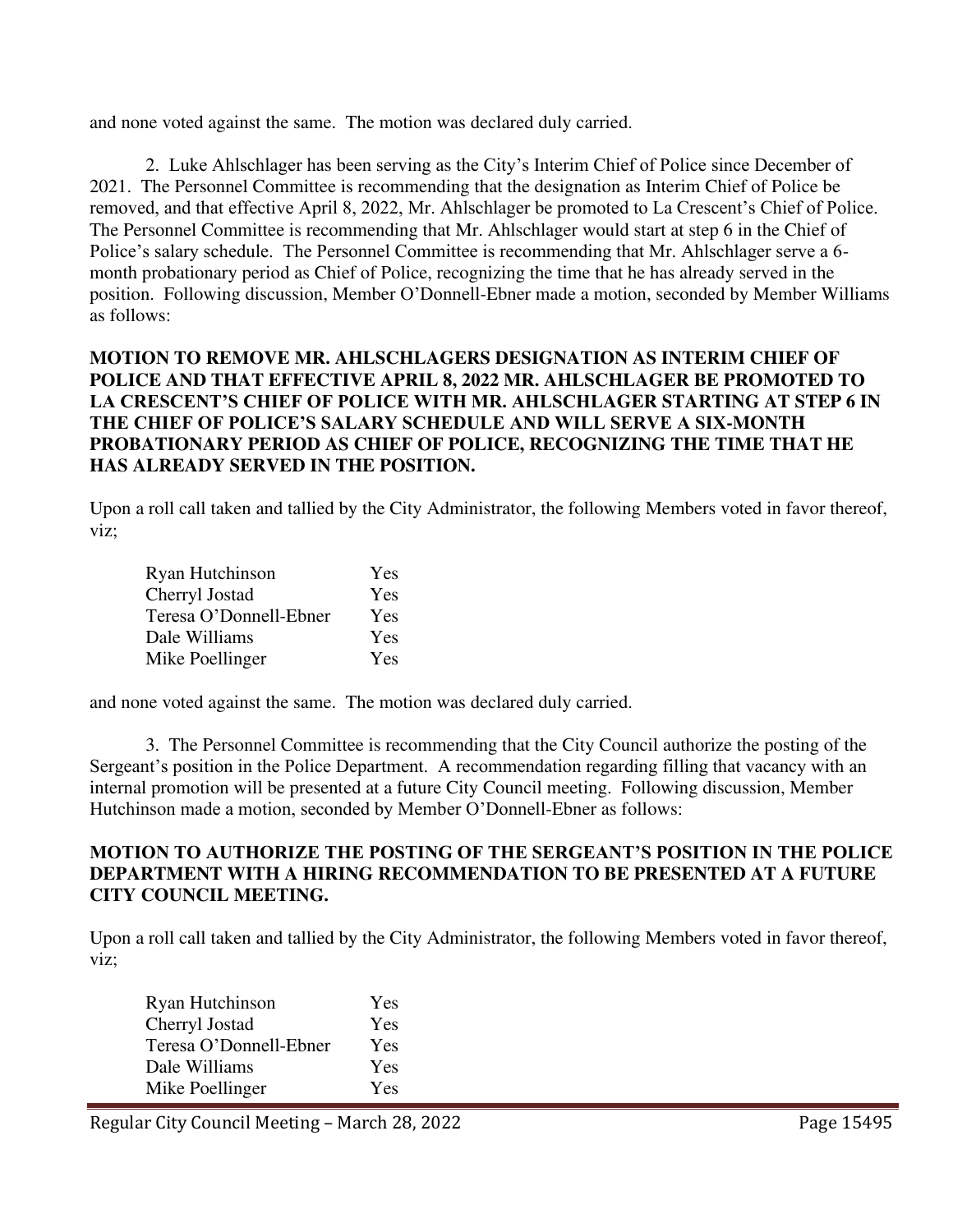and none voted against the same. The motion was declared duly carried.

4. To accept the resignation of Ron Petersen from the La Crescent Fire Department. City Council reviewed a memo from the Fire Chief regarding Mr. Petersen's resignation. Following discussion, Member Williams made a motion, seconded by Member Hutchinson as follows:

### **MOTION TO ACCEPT THE RESIGNATION OF RON PETERSEN AS A FIREFIGHTER FROM THE LA CRESCENT FIRE DEPARTMENT.**

Upon a roll call taken and tallied by the City Administrator, the following Members voted in favor thereof, viz;

| Ryan Hutchinson        | Yes |
|------------------------|-----|
| Cherryl Jostad         | Yes |
| Teresa O'Donnell-Ebner | Yes |
| Dale Williams          | Yes |
| Mike Poellinger        | Yes |

and none voted against the same. The motion was declared duly carried.

5. The Personnel Committee is recommending that the City Council promote Jevin Dorschner from the laborers position to the Utility Maintenance #1 position. Mr. Dorschner has acquired the "d" license in both water and wastewater. As proposed, effective March 28, 2022 Mr. Dorschner would move from step 4 in the Laborer's salary schedule to step 3 in the Utility Maintenance #1 salary schedule. Pursuant to the terms and conditions of the AFSCME Union contract, Mr. Dorschner will serve a 3-month trial period. Following discussion, Member Hutchinson made a motion, seconded by Member Williams as follows:

### **MOTION TO AUTHORIZE THE PROMOTION OF JEVIN DORSCHNER FROM THE LABORERS POSITION TO THE UTILITY MAINTENANCE #1 POSITION EFFECTIVE MARCH 28, 2022 WITH MR. DORSCHNER STARTING AT STEP 3 IN THE UTILITY MAINTENANCE #1 SALARY SCHEDULE AND PURSUANT TO THE TERMS AND CONDITIONS OF THE AFSCME CONTRACT WILL SERVE A THREE-MONTH TRIAL PERIOD.**

Upon a roll call taken and tallied by the City Administrator, the following Members voted in favor thereof, viz;

| Ryan Hutchinson        | Yes |
|------------------------|-----|
| Cherryl Jostad         | Yes |
| Teresa O'Donnell-Ebner | Yes |
| Dale Williams          | Yes |
| Mike Poellinger        | Yes |

and none voted against the same. The motion was declared duly carried.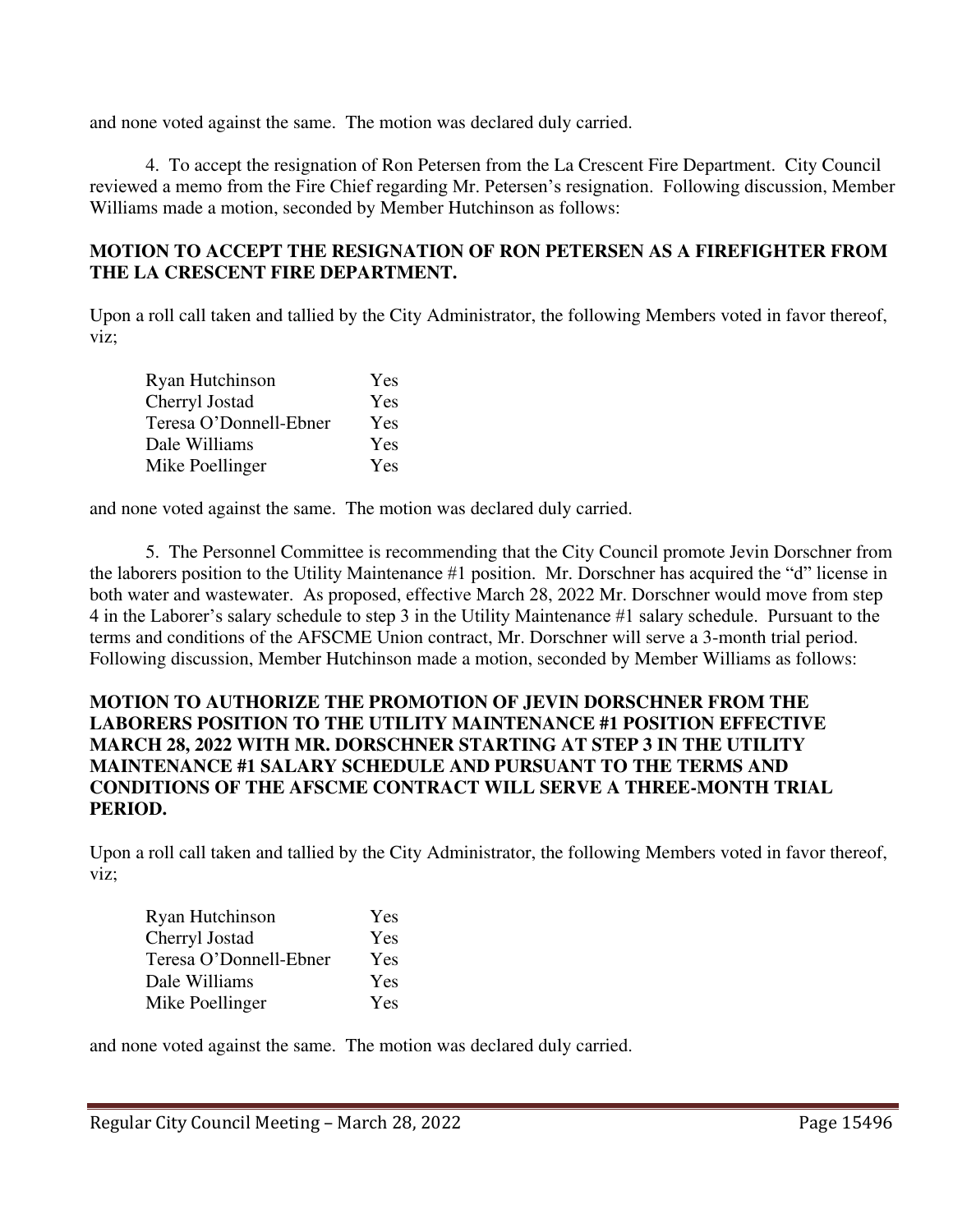6. To promote Chris Fortsch from the Administrative Clerk position to the Administrative Assistants position. City Council reviewed the job description for the Administrative Assistants position. A recommendation was made to change the wording in the sentence 'attends City Council meetings, in the absence of the Administrative Assistant for technical support' to 'attends City Council meetings, in the absence of the Deputy Clerk**,** for technical support.' The Personnel Committee is recommending the adoption of the updated Administrative Assistant job description, effective March 28, 2022 Ms. Fortsch would move from step 5 in the salary schedule for the Administrative Clerks position to step 4 in the Administrative Assistants position. Pursuant to the terms and conditions of the AFSCME Union contract, Ms. Fortsch will serve a 3-month trial period. Following discussion, Member Jostad made a motion, seconded by Member Williams as follows:

### **MOTION TO APPROVE THE UPDATED ADMINISTRATIVE ASSISTANT JOB DESCRIPTION AND PROMOTION OF CHRIS FORTSCH FROM THE ADMINISTRATIVE CLERK TO THE ADMINISTRATIVE ASSISTANT POSITION EFFECTIVE MARCH 28, 2022 WITH MS. FORTSCH STARTING AT STEP 4 IN THE ADMINISTRATIVE ASSISTANT'S SALARY SCHEDULE AND PURSUANT TO THE TERMS AND CONDITIONS OF THE AFSCME CONTRACT WILL SERVE A THREE-MONTH TRIAL PERIOD AS ADMINISTRATIVE ASSISTANT.**

Upon a roll call taken and tallied by the City Administrator, the following Members voted in favor thereof, viz;

| Ryan Hutchinson        | Yes |
|------------------------|-----|
| Cherryl Jostad         | Yes |
| Teresa O'Donnell-Ebner | Yes |
| Dale Williams          | Yes |
| Mike Poellinger        | Yes |

and none voted against the same. The motion was declared duly carried.

7. To promote Angie Boettcher from the Administrative Assistants position to the Deputy Clerk position. City Council reviewed the updated job description for the Deputy Clerks position. The Personnel Committee is recommending as proposed, effective March 28, 2022, Ms. Boettcher would move from step 4 in the salary schedule for the Administrative Assistants position to step 2 in the salary schedule for the Deputy Clerk position. Pursuant to the terms and conditions of the AFSCME Union contract, Ms. Boettcher will serve a 3-month probationary period. City Council reviewed the updated job description for the Deputy Clerk position. Following discussion, Member O'Donnell-Ebner made a motion, seconded by Member Hutchinson as follows:

**MOTION TO APPROVE THE UPDATED JOB DESCRIPTION OF DEPUTY CLERK AND PROMOTION OF ANGIE BOETTCHER FROM THE ADMINISTRATIVE ASSISTANT TO THE DEPUTY CLERK POSITION EFFECTIVE MARCH 28, 2022, WITH MS. BOETTCHER STARTING AT STEP 2 IN THE DEPUTY CLERK'S SALARY SCHEDULE AND PURSUANT TO THE TERMS AND CONDITIONS OF THE AFSCME CONTRACT WILL SERVE A THREE-MONTH TRIAL PERIOD.**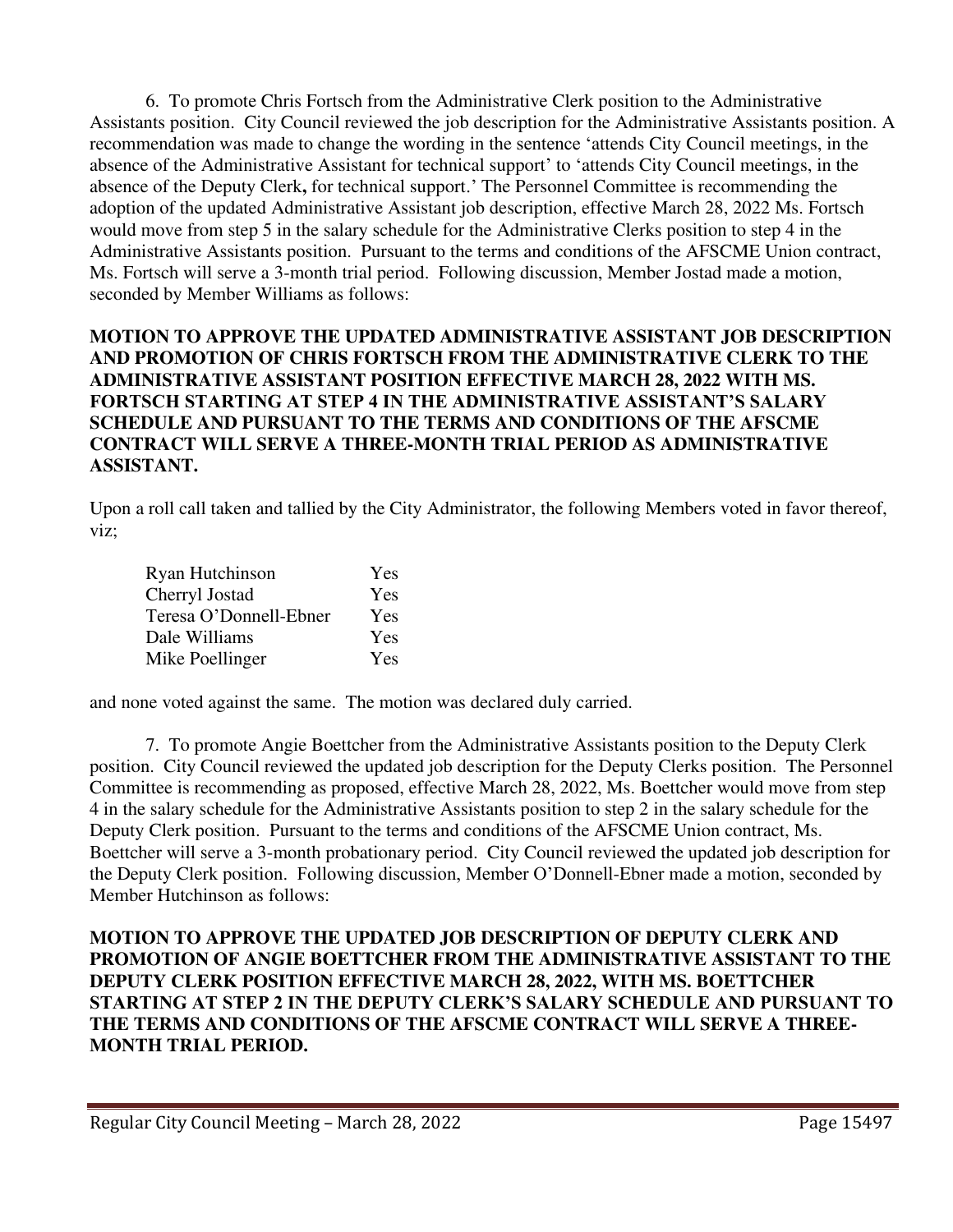8. The Personnel Committee is recommending that the City Council formally accept Debbie Shimshak's retirement notice. The City Council never formally accepted Ms. Shimshak's retirement notice when it was previously presented to the City Council. City Council reviewed Ms. Shimshak's retirement notice. Ms. Shimshak's plans have changed slightly, and she will no longer be considering the phased retirement option. Ms. Shimshak intends to be in the office the balance of the time between now and the end of June 2022. Beginning in July 2022, Ms. Shimshak intends to work a flexible schedule, being in the office two days per week, and using accumulated vacation for the balance of her work for the months of July, August, and September. In October of 2022 Ms. Shimshak would be in the office one day per week, and again would use accumulated vacation for the balance of her work week. Ms. Shimshak intends to officially end her employment with the City of La Crescent around or near the  $1<sup>st</sup>$  of November, 2022. Following discussion, Member Williams made a motion, seconded by Member O'Donnell-Ebner as follows:

#### **MOTION TO FORMALLY ACCEPT MS. SHIMSHAK'S NOTICE OF RETIREMENT WITH HER LAST DAY BEING AROUND OR NEAR THE 1ST OF NOVEMBER, 2022.**

Upon a roll call taken and tallied by the City Administrator, the following Members voted in favor thereof, viz;

| Ryan Hutchinson        | Yes |
|------------------------|-----|
| Cherryl Jostad         | Yes |
| Teresa O'Donnell-Ebner | Yes |
| Dale Williams          | Yes |
| Mike Poellinger        | Yes |

and none voted against the same. The motion was declared duly carried.

 9. The Personnel Committee is recommending that the City Council approve a post-retirement health care savings plan for the four full-time City Employees who are directors that are not represented by a bargaining unit. City Council reviewed a copy of the post-retirement plan. Following discussion, Member Williams made a motion, seconded by Member O'Donnell-Ebner as follows:

### **MOTION TO ACCEPT THE POST-RETIREMENT HEALTH CARE SAVINGS PLAN AS PRESENTED FOR THE FOUR FULL-TIME CITY EMPLOYEES WHO ARE DIRECTORS THAT ARE NOT REPRESENTED BY A BARGAINING UNIT. 100% OF ACCRUED AND UNUSED SICK TIME UPON THE TERMINATION OF EMPLOYMENT SHALL BE PAYABLE INTO HCSP.**

Upon a roll call taken and tallied by the City Administrator, the following Members voted in favor thereof, viz;

| Ryan Hutchinson        | Yes |
|------------------------|-----|
| Teresa O'Donnell-Ebner | Yes |
| Dale Williams          | Yes |
| Mike Poellinger        | Yes |

Member Jostad voted against the same. The motion was declared duly carried by a 4-1 vote.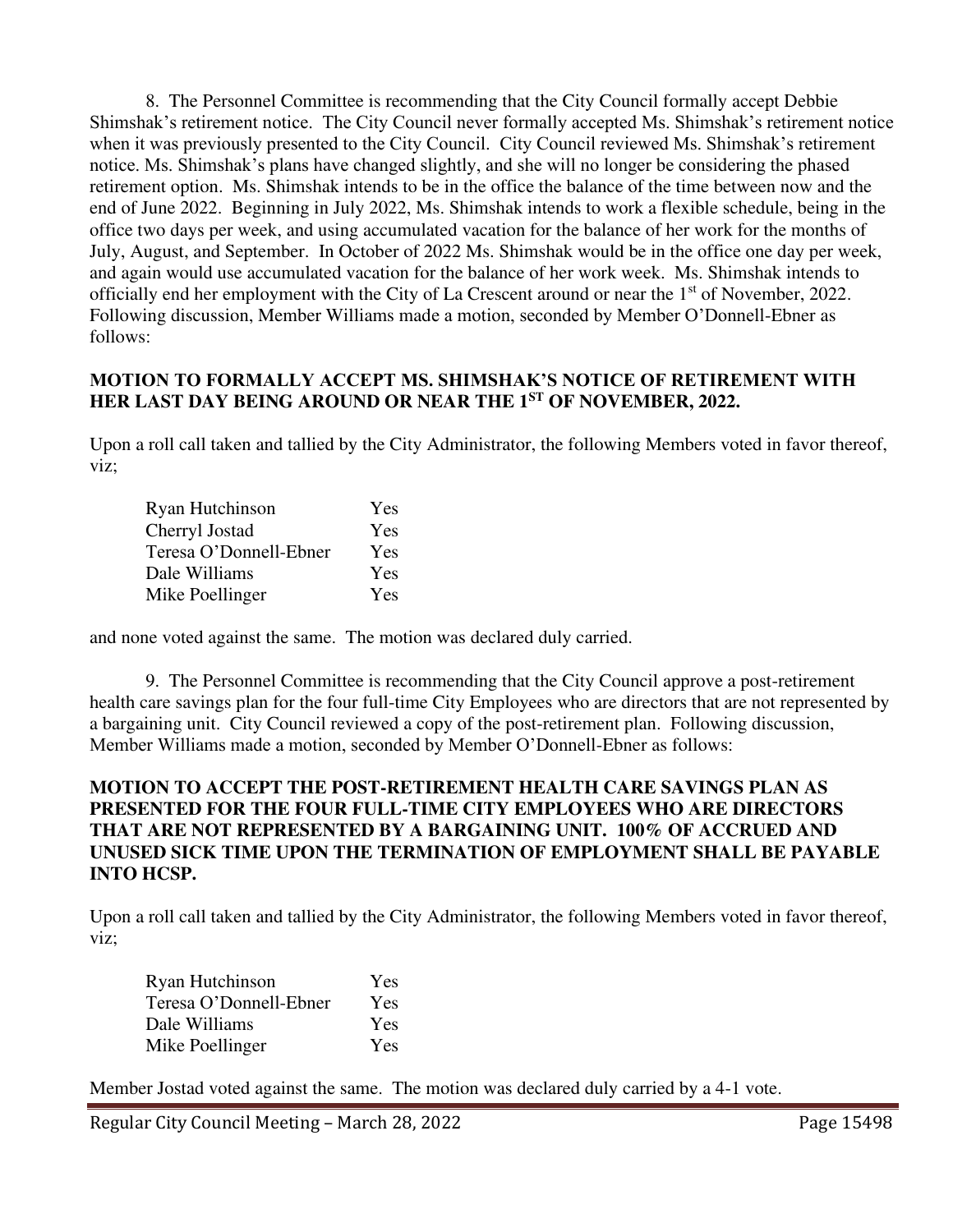10. To approve a memorandum of understanding with the AFSCME Union regarding Kara Tarrence assuming certain responsibilities in the interim as the City's Finance Director. City Council reviewed the memorandum of understanding. The Personnel Committee is recommending to approve the memorandum of understanding as proposed, effective April 1, 2022 for Ms. Tarrence. Following discussion, Member Williams made a motion, seconded by Member O'Donnell-Ebner as follows:

### **MOTION TO ACCEPT THE MEMORANDUM OF UNDERSTANDING WITH THE AFSCME UNION REGARDING MS. TARRENCE ASSUMING CERTAIN RESPONSIBILITIES IN THE INTERIM AS THE CITY'S FINANCE DIRECTOR EFFECTIVE APRIL 1, 2022, AND THAT HER RATE OF PAY BE INCREASED BY \$3.00 PER HOUR FOR THE DURATION OF THE TIME THAT SHE SERVES IN THAT CAPACITY.**

Upon a roll call taken and tallied by the City Administrator, the following Members voted in favor thereof, viz;

| Ryan Hutchinson        | Yes |
|------------------------|-----|
| Cherryl Jostad         | Yes |
| Teresa O'Donnell-Ebner | Yes |
| Dale Williams          | Yes |
| Mike Poellinger        | Yes |

and none voted against the same. The motion was declared duly carried.

# **ITEM 3.6 – UTILITY EASEMENT RELOCATION REQUEST**

City Attorney Wieser reviewed with City Council a Utility Easement Relocation request located at 306 Shore Acres Road owned by David and Jayne Geissler. In 1999, Mr. and Mrs. Geissler conveyed to the City of La Crescent a utility easement when sanitary sewer services were provided to the Shore Acres area. The property owners are requesting that the easement be relocated in order to facilitate the construction of a new home. Public Works and the City Engineer have reviewed this request and have no objection to the request. It was recommended to City Council to approve the request and authorize the Mayor and City Administrator to execute a Quit Claim Deed releasing the existing easement and establishing a new easement. Following discussion, Member O'Donnell-Ebner made a motion, seconded by Member Jostad as follow:

#### **MOTION TO AUTHORIZE THE MAYOR AND CITY ADMINISTRATOR TO EXECUTE A QUIT CLAIM DEED TO RELEASE THE EXISTING EASEMENT AND ESTABLISH A NEW EASEMENT REGARDING THE PROPERTY AT 306 SHORE ACRES ROAD OWNED BY DAVID AND JAYNE GEISSLER.**

Upon a roll call taken and tallied by the City Administrator, the following Members voted in favor thereof, viz;

| Ryan Hutchinson        | Yes        |
|------------------------|------------|
| Cherryl Jostad         | Yes        |
| Teresa O'Donnell-Ebner | <b>Yes</b> |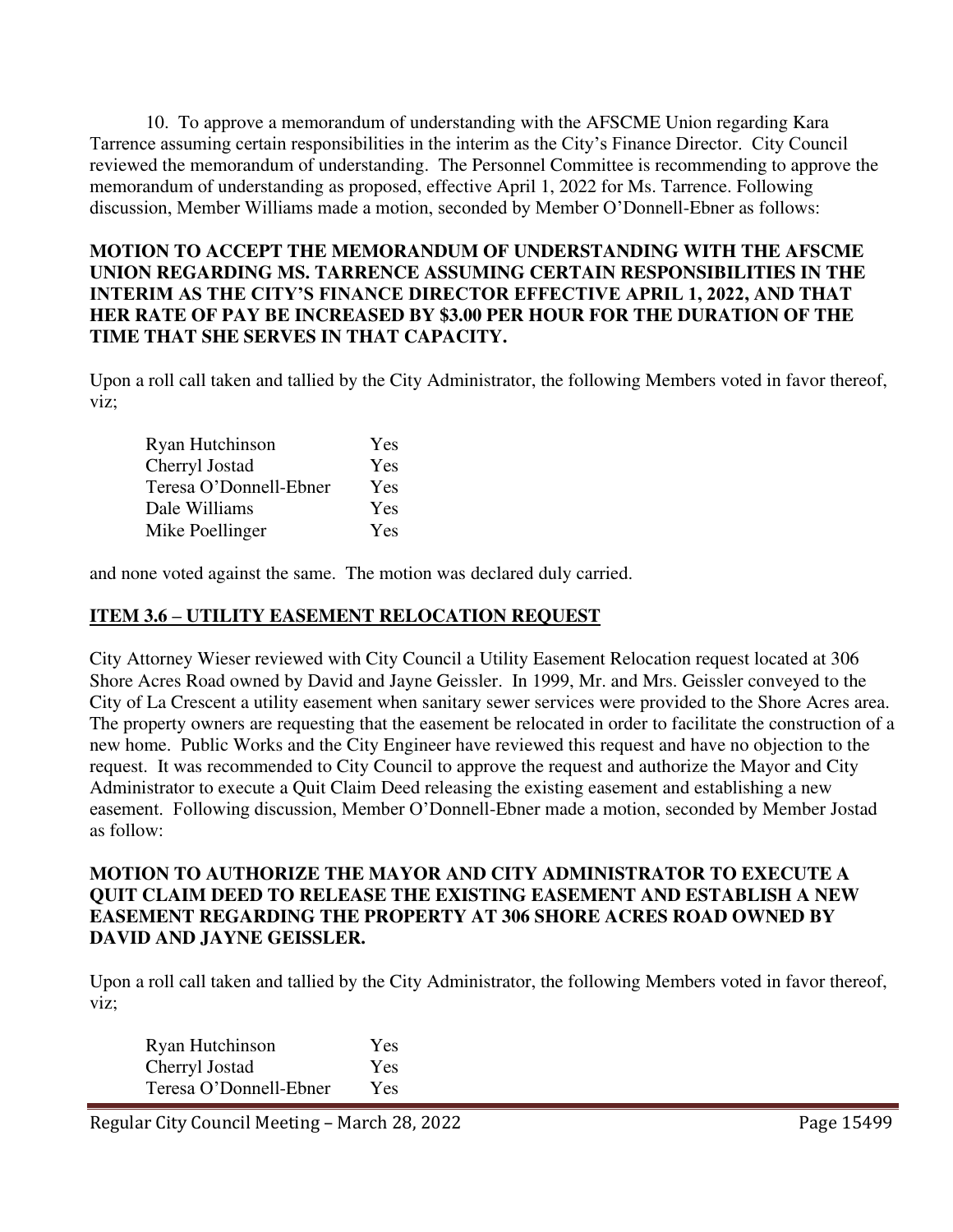| Dale Williams   | Yes |
|-----------------|-----|
| Mike Poellinger | Yes |

and none voted against the same. The motion was declared duly carried.

### **ITEM 3.7 – PLANNING COMMISSION MINUTES – MARCH 1, 2022**

City Attorney Wieser reviewed with the City Council Members the minutes from the March 1, 2022 Planning Commission meeting. Corrected to reflect that Cherryl Jostad, City Council representative was in attendance. This was informational only no action was required.

### **ITEM 3.8 – NATURAL RESOUCE GROUP APPOINTMENT**

City Administrator Waller suggests that the City Council appoint Betsy Knowles to the City's Natural Resource Advisory Group. Following discussion, Member Williams made a motion, seconded by Member Hutchinson as follows:

### **MOTION TO APPOINT BETSY KNOWLES TO THE CITY'S NATURAL RESOURCE ADVISORY GROUP.**

Upon a roll call taken and tallied by the City Administrator, the following Members voted in favor thereof, viz;

| Ryan Hutchinson        | Yes |
|------------------------|-----|
| Cherryl Jostad         | Yes |
| Teresa O'Donnell-Ebner | Yes |
| Dale Williams          | Yes |
| Mike Poellinger        | Yes |

and none voted against the same. The motion was declared duly carried.

### **ITEM 3.9 – HOUSTON COUNTY AMERICAN RESCUE PLAN DONATION**

City Council reviewed a Resolution regarding the acceptance of two donations from Houston County for the La Crescent Fire Department and the La Crescent First Responders. These appropriations are from the County's American Rescue Plan funds. Member Jostad introduced the following resolution and moved its passage and adoption:

### **RESOLUTION NO. 03-22-13**

# **RESOLUTION ACCEPTING DONATIONS FROM HOUSTON COUNTY'S AMERICAN RESCUE PLAN FUNDS FOR THE LA CRESCENT FIRE DEPARTMENT AND LA CRESCENT FIRST RESPONDERS**

WHEREAS, Houston County wishes to donate \$40,000.00 for the La Crescent Fire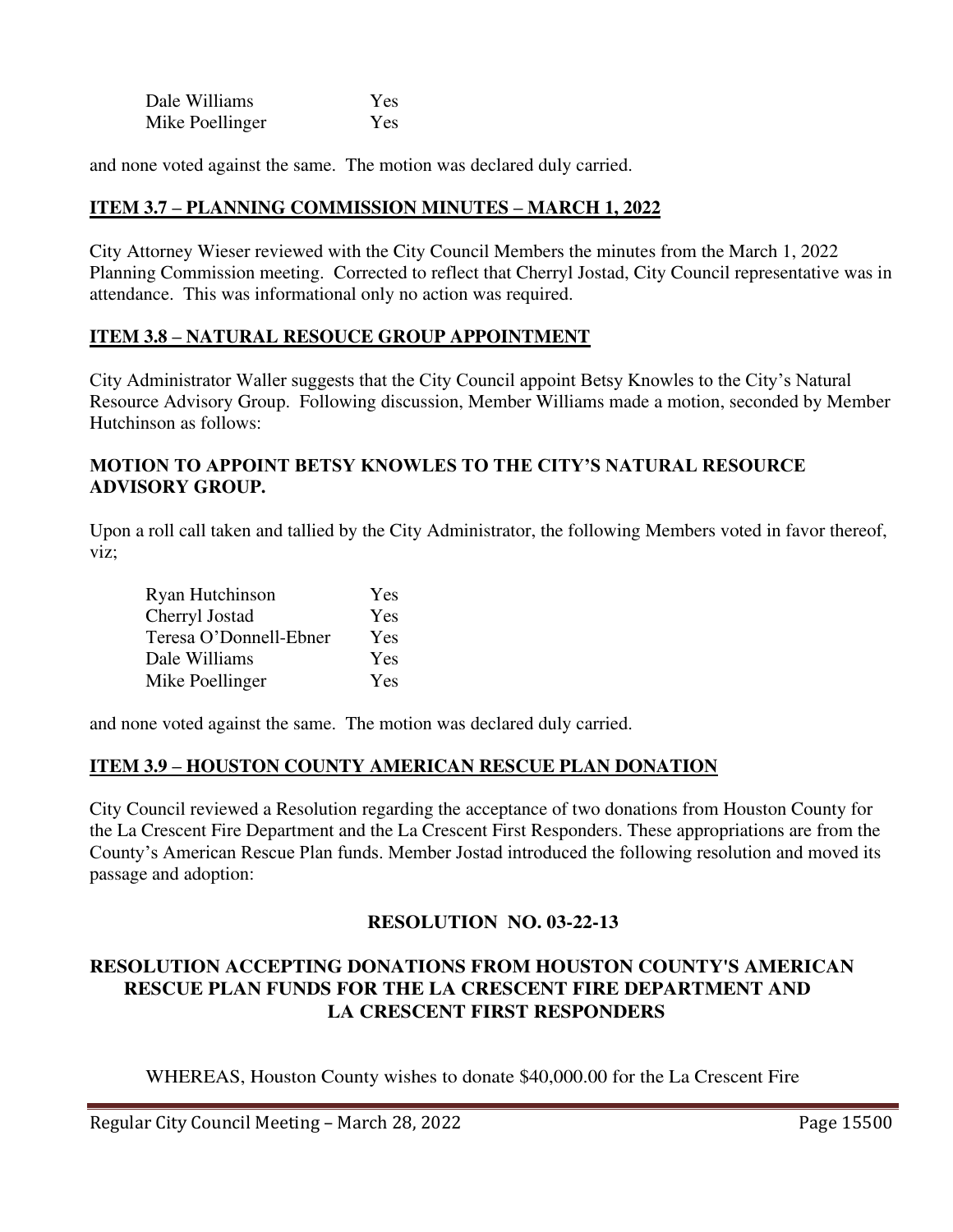Department and \$5,000.00 for the La Crescent First Responders from the County's American Rescue Plan funds;

 WHEREAS, these funds are to be used in accordance with the American Rescue Plan final rule.

 NOW THEREFORE BE IT RESOLVED, that the City Council of the City of La Crescent hereby accepts the donations of \$40,000.00 for the La Crescent Fire Department and \$5,000.00 for the La Crescent First Responders from Houston County's American Rescue Plan funds to be used in accordance with the American Rescue Plan final rule.

ADOPTED this 28<sup>th</sup> day of March, 2022.

SIGNED:

ATTEST:

Mayor

City Administrator

The foregoing motion was duly seconded by Member O'Donnell-Ebner and upon a roll call vote taken and tallied by the City Administrator, all Members voted in favor thereof, viz;

| Ryan Hutchinson        | Yes |
|------------------------|-----|
| Cherryl Jostad         | Yes |
| Teresa O'Donnell-Ebner | Yes |
| Dale Williams          | Yes |
| Mike Poellinger        | Yes |

and none voted against the same. The motion was declared duly carried.

# **ITEM 3.10 – GAMBLING PERMIT APPLICATION**

City Council reviewed a gambling permit application that was received from the Lions Club of La Crescent for a raffle drawing on October 7, 2022. The application appears to be in order, and it was recommended to City Council to approve the gambling permit application. Following discussion, Member Hutchinson made a motion, seconded by Member Williams, as follows:

# **MOTION TO APPROVE A GAMBLING PERMIT APPLICATION FOR THE LIONS CLUB OF LA CRESCENT.**

Upon a roll call taken and tallied by the City Administrator, the following Members voted in favor thereof, viz;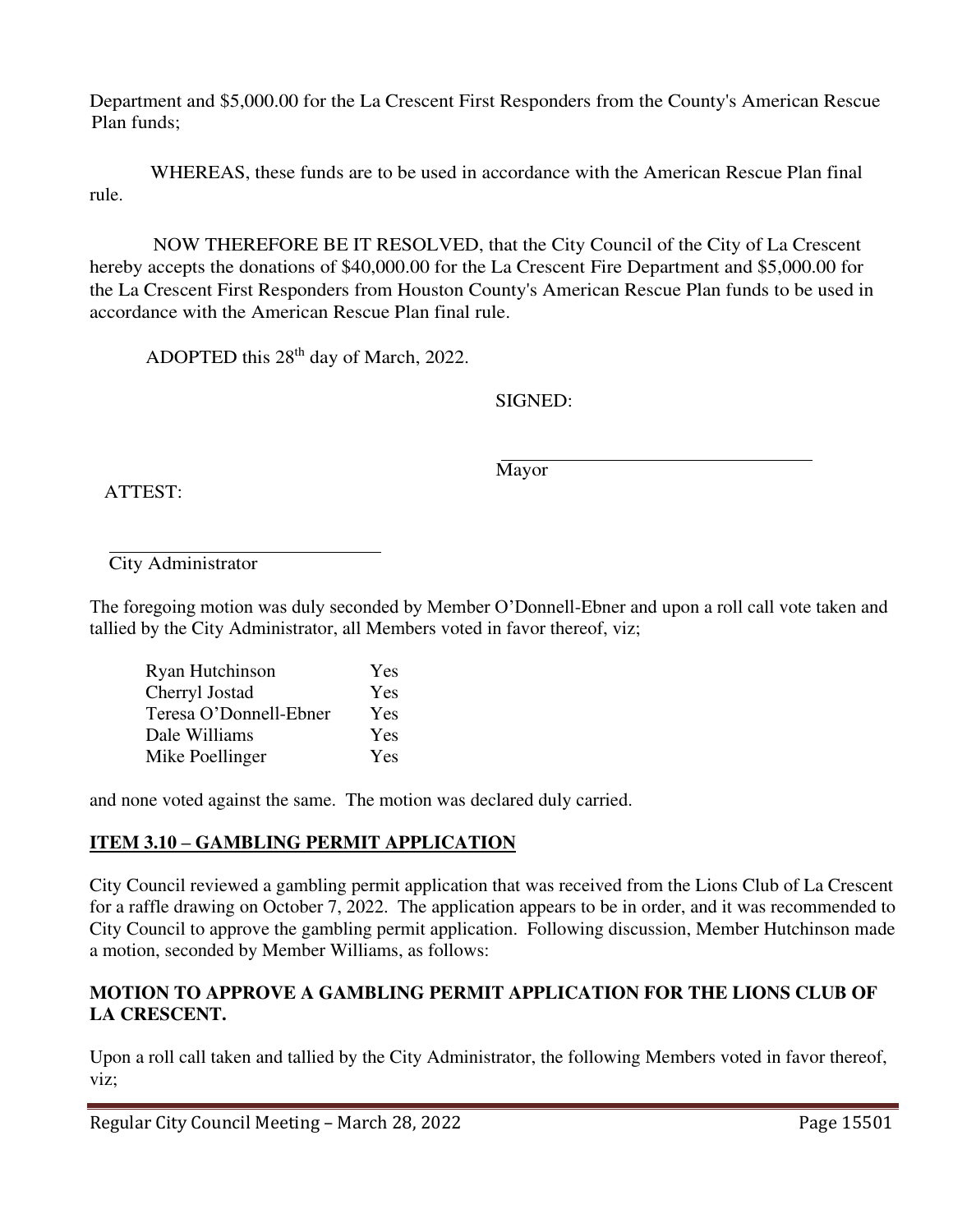| Ryan Hutchinson | Yes |
|-----------------|-----|
| Cherryl Jostad  | Yes |
| Dale Williams   | Yes |
| Mike Poellinger | Yes |

Member O'Donnell-Ebner abstained. The motion was declared duly carried by a 4-0 vote.

# **ITEM 3.11 – 2022 LICENSE RENEWAL**

City Council reviewed an additional 2022 license renewal application. The application appears to be in order, and it was recommended to City Council to approve the license renewal application. Following discussion, Member Williams made a motion, seconded by Member Hutchinson, as follows:

### **MOTION TO APPROVE THE PRESENTED LICENSE RENEWAL FOR 2022 FOR THE FOLLOWING:**

# **GAS INSTALLERS – HENGEL BROTHER, INC.**

Upon a roll call taken and tallied by the City Administrator, the following Members voted in favor thereof, viz;

| Ryan Hutchinson        | Yes |
|------------------------|-----|
| Cherryl Jostad         | Yes |
| Teresa O'Donnell-Ebner | Yes |
| Dale Williams          | Yes |
| Mike Poellinger        | Yes |

and none voted against the same. The motion was declared duly carried.

# **ITEM 8 – CHAMBER OF COMMERCE**

A member of the La Crescent Chamber of Commerce was in attendance and had no updates.

There being no further business to come before the Council at this time, Member Hutchinson made a motion, seconded by Member O'Donnell-Ebner, to adjourn the meeting. Upon a roll call vote taken and tallied by the City Administrator, the following Members present voted in favor thereof, viz;

| Ryan Hutchinson        | Yes |
|------------------------|-----|
| Cherryl Jostad         | Yes |
| Teresa O'Donnell-Ebner | Yes |
| Dale Williams          | Yes |
| Mike Poellinger        | Yes |

and none voted against the same. The motion was declared duly carried and the meeting duly adjourned at 6:14 PM.